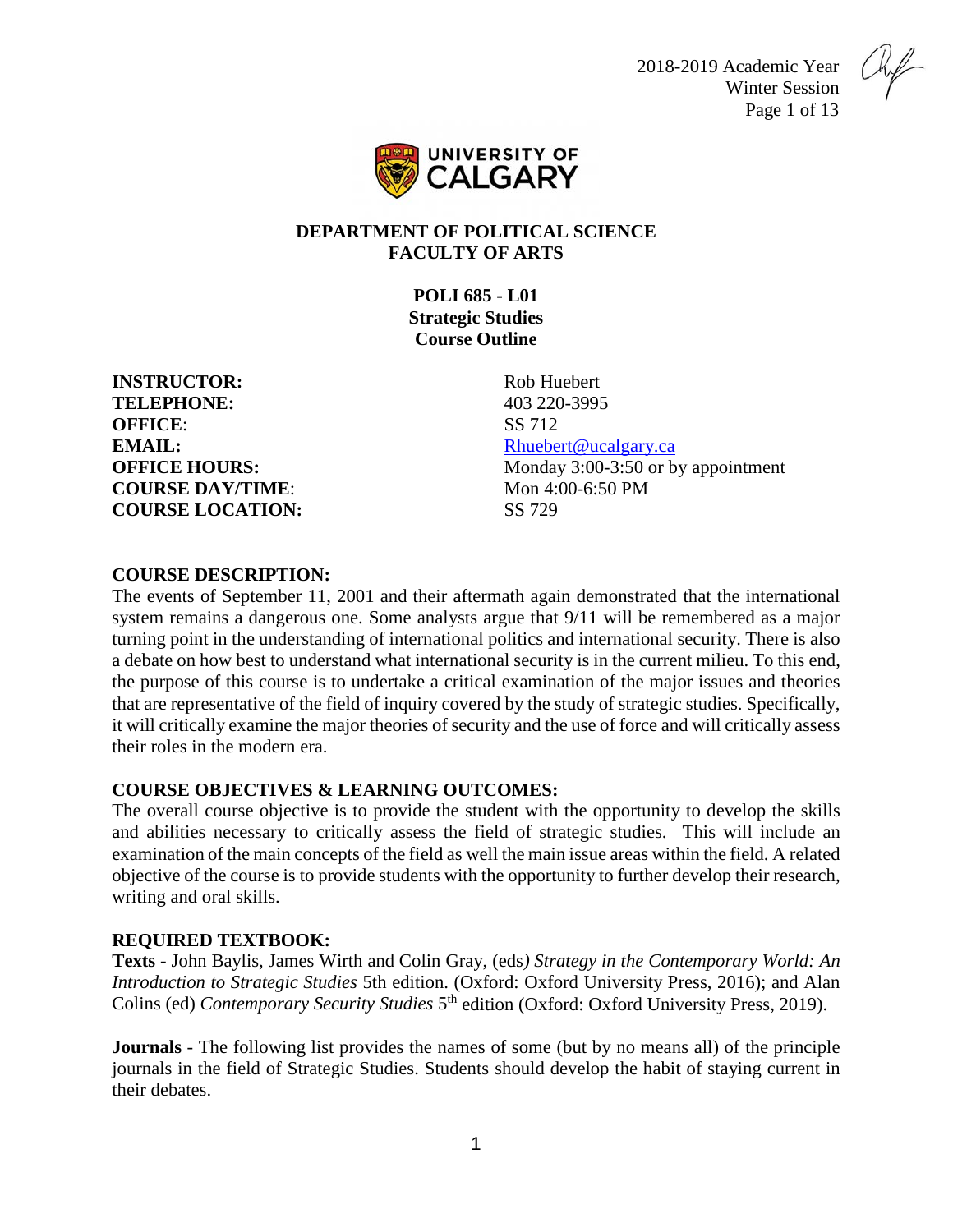*Canadian Military Journal, Foreign Affairs, Foreign Policy, International Affairs, International Journal, International Organization, International Security, International Studies Quarterly, Jane's, Journal of Conflict Resolution, Journal of Military and Strategic Studies, Journal of Peace Research, Strategic Review, Survival* and *World Politics*

#### **Newspapers and New Agencies** -

| Al Jazeera                                 | http://english.aljazeera.net/HomePage        |
|--------------------------------------------|----------------------------------------------|
| <b>BBC World Service</b>                   | https://www.bbc.co.uk/worldservice/index.htm |
| Carnegie Endowment for International Peace | https://www.ceip.org/                        |
| <b>CNN</b>                                 | https://www.cnn.com                          |
| Department of Defense                      | https://www.defenselink.mil/                 |
| <b>Interfax News Agency</b>                | http://www.interfax.com/news.asp             |
| Itar-Tass News Agency                      | http://tass.com/                             |
| <b>National Public Radio</b>               | https://www.npr.org                          |
| The American Enterprise Institute          | https://www.aei.org                          |
| The Brookings Institution                  | https://www.brookings.org                    |
| The Economist                              | https://www.economist.com                    |
| The Financial Times                        | https://www.ft.com                           |
| The Guardian                               | https://www.guardian.co.uk                   |
| <b>The Moscow Times</b>                    | https://themoscowtimes.com/                  |
| The New York Times                         | https://www.nytimes.com                      |
| The Times of India                         | https://www.timesofindia.com                 |
| The United Nations                         | https://www.un.org                           |
| The Washington Post                        | https://www.washingtonpost.com               |
| The White House                            | https://www.whitehouse.gov/                  |
| US Central Intelligence Agency             | https://www.cia.gov/index.html               |
| <b>US Department of State</b>              | https://www.state.gov                        |

**Library Search Engines** - One of the most important electronic aids to research offered by the library can be found on their Research Databases. This page lists numerous databases that include several that focus on international relations and strategic studies. [\[http://libguides.ucalgary.ca/sb.php?subject\\_id=52647\]](http://libguides.ucalgary.ca/sb.php?subject_id=52647); [\[http://libguides.ucalgary.ca/sb.php?subject\\_id=52657\]](http://libguides.ucalgary.ca/sb.php?subject_id=52657)

#### **COURSE COMPONENT WEIGHTS AND DUE DATES:**

| <b>ASSIGNMENT</b>          | <b>MARK</b> | <b>DUE DATES</b> |
|----------------------------|-------------|------------------|
| <b>Research Proposal</b>   | 20%         | Feb 4            |
| <b>Research Paper</b>      | 50%         | April 8          |
| <b>Paper Presentation</b>  | 10%         | TRD              |
| <b>Class Participation</b> | 20%         | Term             |
| Total                      | 100%        |                  |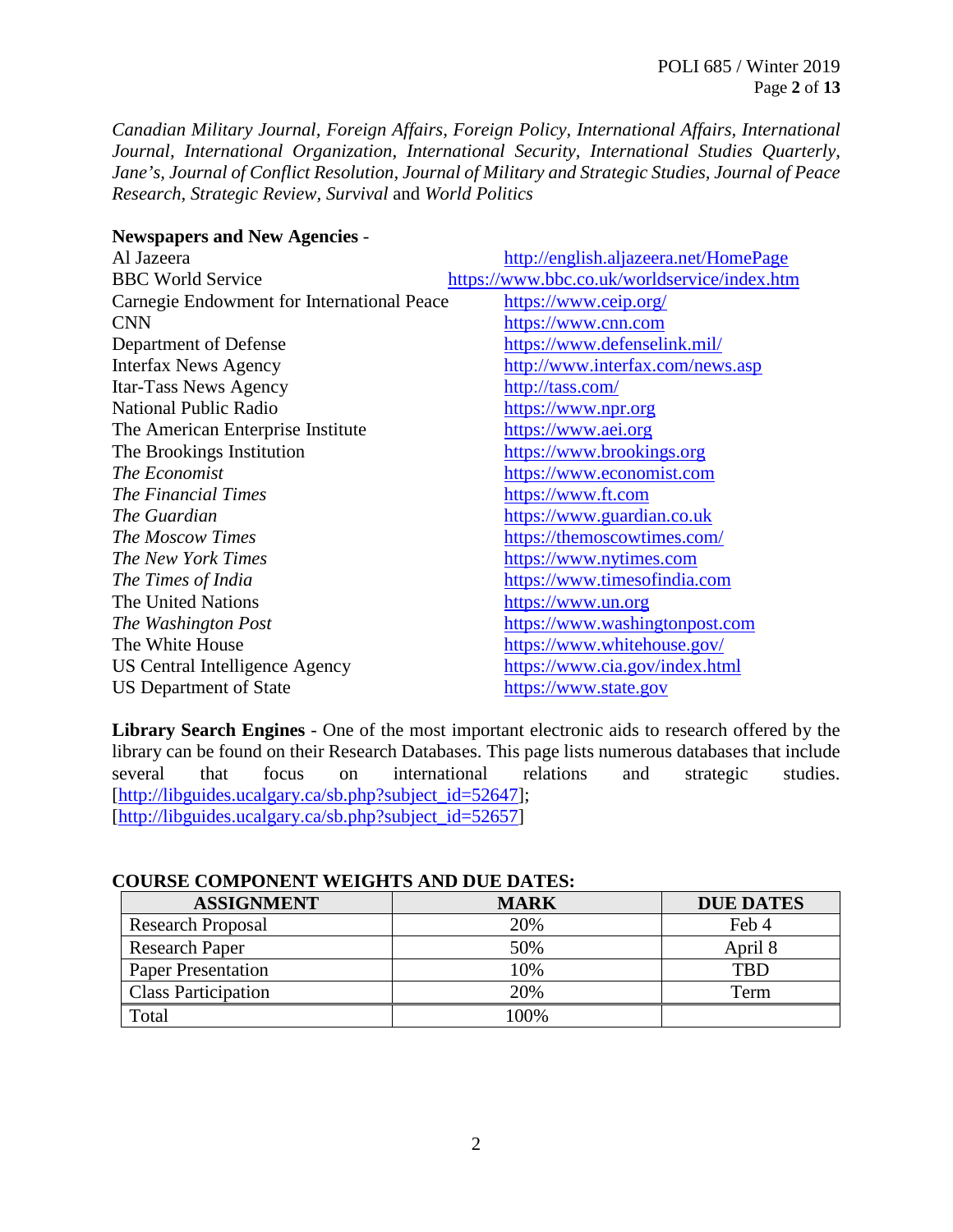# **PAPER PROPOSAL:**

**A paper proposal must be submitted in class on February 4 at the beginning of class.** The proposal (3-5 pages) must include a clear identification of the question to be addressed in the paper, the methodology to be utilized, and a preliminary list of sources. The overall evaluation will consider both the content and writing of the assignment.

### **RESEARCH PAPER:**

Students will be required to write one major research essay on a subject of their own choosing and is **due at the beginning of class on April 8 to be submitted in class**. This paper (30 or more pages) is to provide an analytical study of an aspect of strategic studies. The overall evaluation will consider both the content and writing of the assignment.

### **PAPER PRESENTATION:**

Towards the end of term students will also be required to present to the class their findings for their major research paper. A class discussion on the presentation will then follow. To facilitate discussion, a student must submit to the class a summary of the paper outlining their research findings (2-3 pages) **one week** before their presentation.

### **CLASS PARTICIPATION:**

Students are required to **attend all classes and participate in an informed and prepared manner in all class discussions**. **The reading assignments cited in the reading list must be completed for each class**, and it is expected that students will follow the coverage of news stories that relate to the various topic areas.

### **WRITING STATEMENT:**

Written assignments are required in this course and the quality of writing skills, including but not limited to such elements as grammar, punctuation, sentence structure, clarity, citation, and organization, will be taken into account in the determination of grades. Students are encouraged to make use of the services offered through Writing Support Services in the Student Success Centre (3rd floor of the Taylor Family Digital Library) or at [http://www.ucalgary.ca/ssc/writing-support.](http://www.ucalgary.ca/ssc/writing-support)

### **GRADE SCALE**

| $A+= 90-100$ | $B+ = 75-78$    | $C_{+} = 65-68$ | $D+ = 55-58$ |
|--------------|-----------------|-----------------|--------------|
| $A = 80-89$  | $B = 70-74$     | $C = 60-64$     | $= 50 - 54$  |
| $A - 79$     | $B - \equiv 69$ | $C - 59$        | $= 0 - 49$   |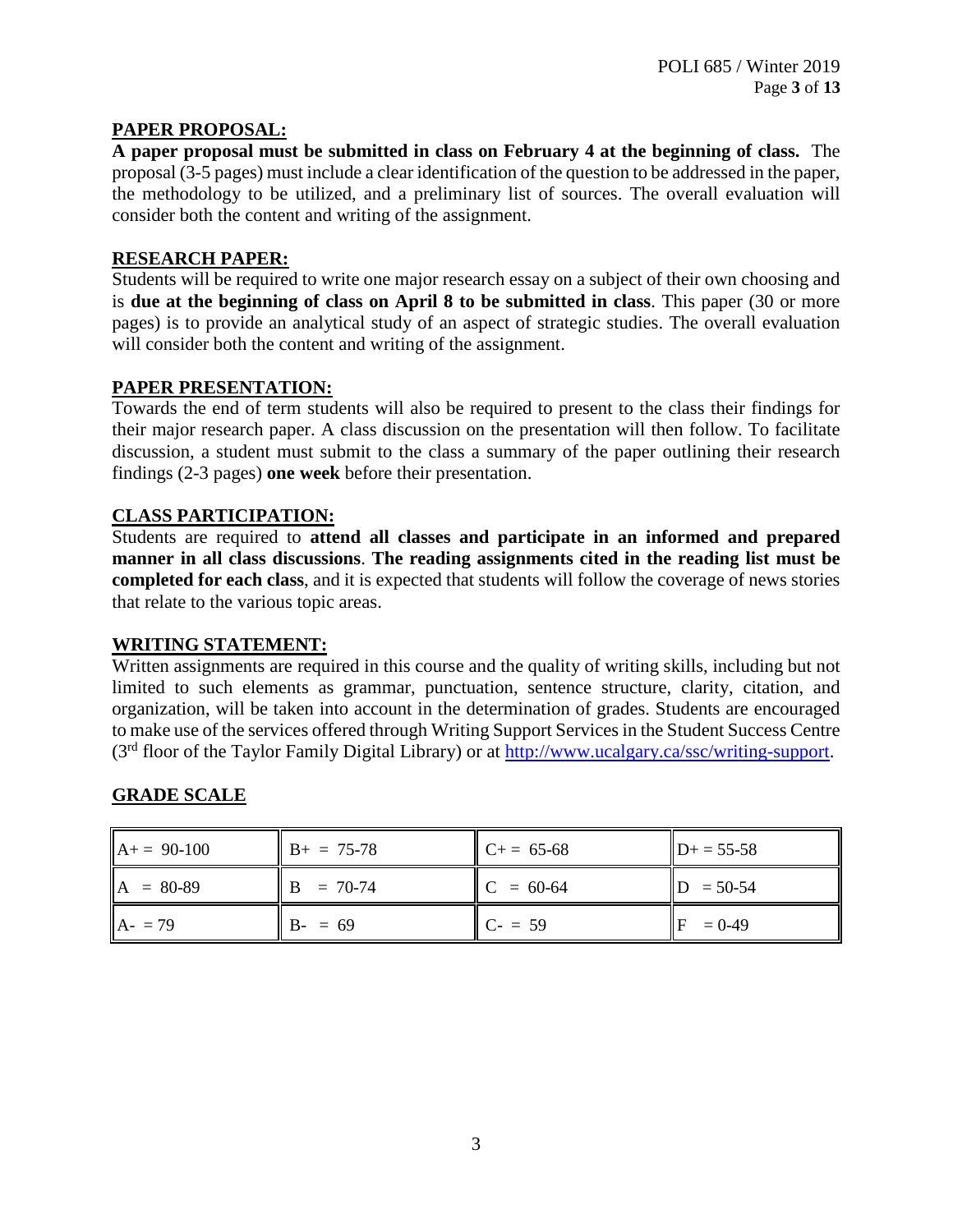**COURSE SCHEDULE & TOPICS**: The schedule is tentative and may change as the need arises.

| <b>DATE</b>   | <b>TOPIC</b>                                                                                                                                                                                                                                                                                                                                                                                                                                                                                                                                                                  |
|---------------|-------------------------------------------------------------------------------------------------------------------------------------------------------------------------------------------------------------------------------------------------------------------------------------------------------------------------------------------------------------------------------------------------------------------------------------------------------------------------------------------------------------------------------------------------------------------------------|
| Jan 14        | <b>INTRODUCTION</b>                                                                                                                                                                                                                                                                                                                                                                                                                                                                                                                                                           |
| <b>Jan 21</b> | STRATEGIC STUDIES THEORY: UNDERSTANDING THE FIELD<br>$-$ THE<br><b>TRADITIONALIST (REALISTS)</b><br><b>Required Readings:</b>                                                                                                                                                                                                                                                                                                                                                                                                                                                 |
|               | Richard Betts, "Should Strategic Studies Survive?" World Politics 50 (October 1997):7-33<br>(http://muse.jhu.edu.ezproxy.lib.ucalgary.ca/journals/world_politics/v050/50.1betts.html).                                                                                                                                                                                                                                                                                                                                                                                        |
|               | Constantinos Koliopoulos, "Historical Approaches to Security/Strategic Studies," The<br>International Studies Encyclopedia. Denemark, Robert A. (Ed) Blackwell Publishing, 2010.<br>[http://www.oxfordreference.com.ezproxy.lib.ucalgary.ca/view/10.1093/acref/97801918426<br>65.001.0001/acref-9780191842665-e-0178?rskey=pIurpZ&result=199]<br>(can also be found at International Studies Online @ http://library.ucalgary.ca/rdd-<br>subject?s= $84$ )                                                                                                                    |
|               | Steven Miller, "The Hegemonic Illusion? Traditional Strategic Studies in Context," Security<br>no.6<br>(December<br>Dialogue<br>vol.<br>41,<br>2010)<br>[http://sdi.sagepub.com.ezproxy.lib.ucalgary.ca/content/41/6/639.full.pdf+html].                                                                                                                                                                                                                                                                                                                                      |
|               | Harvey Sapolsky, "Security Studies and Security Policy: An American Perspective," The<br>International Studies Encyclopedia. Denemark, Robert A. (Ed) Blackwell Publishing, 2010.<br>[http://www.oxfordreference.com.ezproxy.lib.ucalgary.ca/view/10.1093/acref/97801918426<br>65.001.0001/acref-9780191842665-e-0339?rskey=wjSbyE&result=387]<br>(can be found at International Studies Online @ http://library.ucalgary.ca/rdd-subject?s=84)                                                                                                                                |
|               | Stephen Walt "The Renaissance of Security Studies," International Studies Quarterly 35<br>(1991):211-239 [https://www.jstor.org/stable/2600471]                                                                                                                                                                                                                                                                                                                                                                                                                               |
|               | John Baylis and James Wirtz, Strategy in the Contemporary World: Strategy after 9/11," 1-<br>16; Beatrice Heuser, "The History and Practice of Strategy from Antiquity to Napoleon," 17-<br>32; James Wirtz, "A New Agenda for Security and Strategy?" 357-336; Colin Gray and<br>Jeannie Johnson, "The Practise of Strategy," 356-373; Lawrence Freedman, "Does Strategic<br>Studies have a Future?" 374-390 in John Baylis, James Wirtz and Colin Grayes, (eds) Strategy<br>in the Contemporary World, 5 <sup>th</sup> ed. (Oxford: Oxford University Press, 2016): (Text). |
|               | Michael Sheehan, "Military Security," 191-205, in Alan Colins (ed.) Contemporary Security<br>Studies 5 <sup>th</sup> edition (Oxford: Oxford University Press, 2019) (Text).                                                                                                                                                                                                                                                                                                                                                                                                  |
|               | <b>Suggested Readings:</b><br>Charles Glaser, "Realism," 13-29; Patrick Morgan, "Liberalism," 30-43; Eric Herring,<br>"Historical Materialism," 44-57; Christine Agius, "Social Constructivism," 70-86, in<br>Contemporary Security Studies (Text).                                                                                                                                                                                                                                                                                                                           |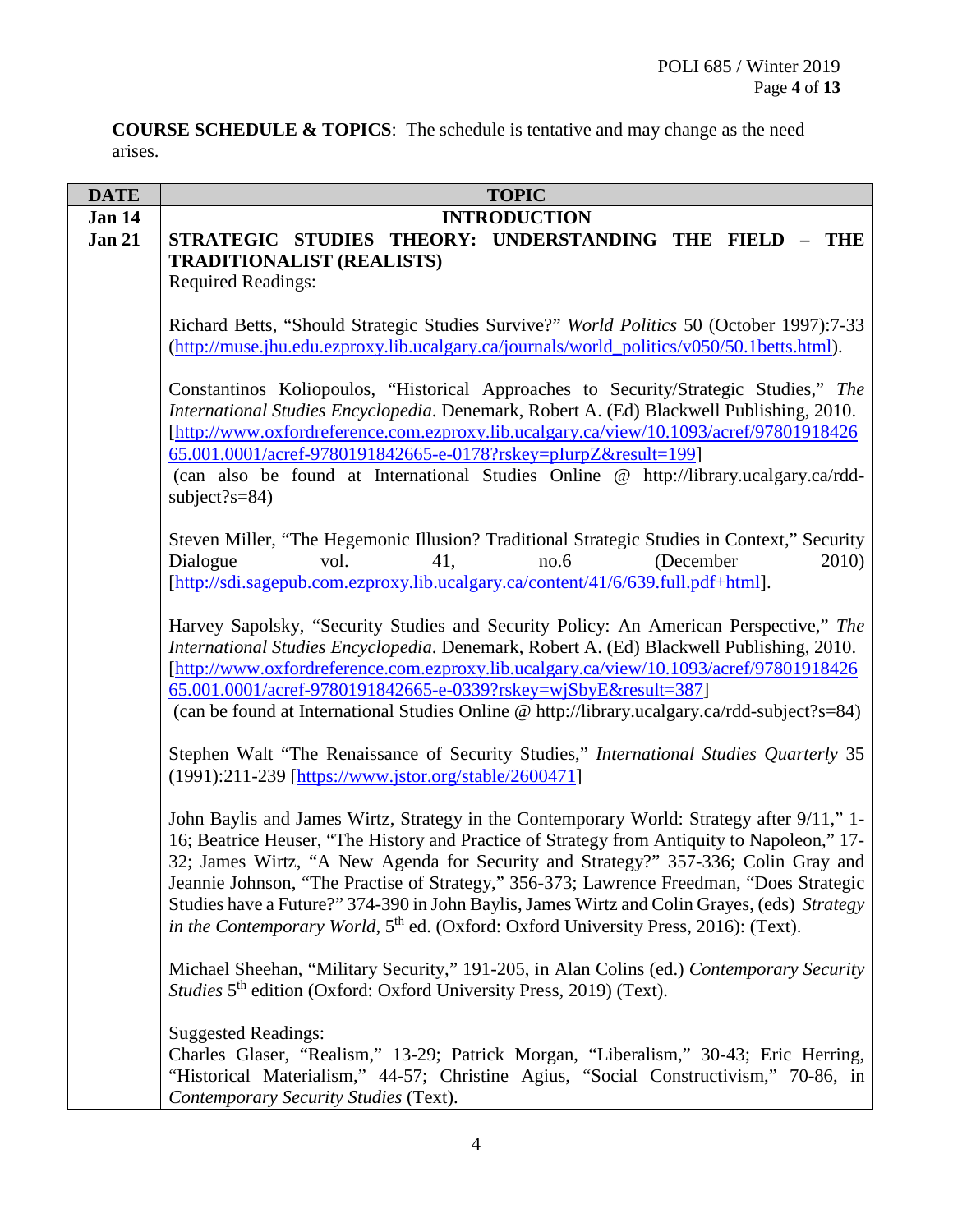| <b>Jan 28</b>        | <b>SECURITY STUDIES THEORY: REBUTTAL TO THE TRADITIONALISTS</b>                                                                                |
|----------------------|------------------------------------------------------------------------------------------------------------------------------------------------|
|                      | <b>Required Readings:</b>                                                                                                                      |
|                      | Edward Kolodziej, "Renaissance in Security Studies? Caveat Lector," International Studies                                                      |
|                      | <i>Quarterly</i> 36 (1992) [http://www.jstor.org/stable/2600733]                                                                               |
|                      |                                                                                                                                                |
|                      | Keith Krause and Michael Williams, "Broadening the Agenda of Security Studies: Politics                                                        |
|                      | and Methods," Mershon International Studies Review 40 (1996).                                                                                  |
|                      | [https://www.jstor.org/stable/222776]                                                                                                          |
|                      | Ole Waever, "Politics, security, theory," Security Dialogue vol. 42, no. 4-5 (August-October                                                   |
|                      | 2011). [http://sdi.sagepub.com.ezproxy.lib.ucalgary.ca/content/42/4-5/465.full.pdf+html].                                                      |
|                      |                                                                                                                                                |
|                      | Columba Peoples, "Strategic Studies and its Critics," 319-336 in Strategy in the Contemporary                                                  |
|                      | World (Text).                                                                                                                                  |
|                      |                                                                                                                                                |
|                      | Alan Collins, "Introduction: What is Security Studies," 1-10; Paul Rogers, "Peace Studies,"                                                    |
|                      | 61-73; David Mutimer, "Critical Security Studies: A Schismatic History," 91-110; J. Marshall                                                   |
|                      | Beier, "Poststructural Insights: Subjects, Objects, and Security," 111-125; Mark Laffey and                                                    |
|                      | Suthaharan Nadarajah, "Postcolonialism," 126-143; Ralf Emmers, "Securitization," 173-188;                                                      |
|                      | Ole Waever and Barry Buzan, "After the Return to Theory: The Past, Present, and the Future                                                     |
|                      | of Security Studies," 427-446, in Contemporary Security Studies (Text).                                                                        |
| Feb $4*$             | HUMAN SECURITY: PROTECTING OURSELVES FROM OURSELVES                                                                                            |
| (This date<br>may be | <b>Required Readings:</b>                                                                                                                      |
| rescheduled)         | International Commission on Intervention and State Sovereignty The Responsibility to                                                           |
|                      | International Development Research Centre, December 2001).<br>(Ottawa:<br>Protect,<br>[http://responsibilitytoprotect.org/ICISS%20Report.pdf]. |
|                      |                                                                                                                                                |
|                      | Sheena Greitens and Theo Farrell, "Humanitarian Intervention and Peace Operations," 265-                                                       |
|                      | 281 in Strategy in the Contemporary World (Text).                                                                                              |
|                      |                                                                                                                                                |
|                      | Randolph Persaud, "Human Security," 144-158;; Paul Roe, "Societal Security," 221-234;;                                                         |
|                      | Gary Shiffman, "Economic Security," 253-267; Nana Paku and Jacqueline Therkelsen,                                                              |
|                      | "Globalization, Development, and Security," 268-282; Alex Bellamy and Stephen                                                                  |
|                      | McLaughlin, "Humanitarian Intervention," 334-349; Sam Raphael and Doug Stokes, "Energy                                                         |
|                      | Security," 350-363; Stefan Elbe, "Health and Security," 379-392; Harold Trinkuas,                                                              |
|                      | "Transnational Crime," 393-409, Contemporary Security Studies (Text).                                                                          |
| <b>Feb 11</b>        | <b>STRATEGIC STUDIES THEORY: THE CLASSICS</b>                                                                                                  |
|                      | <b>Required Readings:</b>                                                                                                                      |
|                      | Carl von Clausewitz, On War, (Princeton: Princeton University Press, 1976): 1-224; 641-714                                                     |
|                      | (skim 225-640). (Reserve).                                                                                                                     |
|                      | Thucydides, Martin Hammond and P.J. Rhodes, The Peloponnesian War, (Oxford: Oxford                                                             |
|                      | University Press, 2009).                                                                                                                       |
|                      | [https://ebookcentral-proquest-com.ezproxy.lib.ucalgary.ca/lib/ucalgary-                                                                       |
|                      | ebooks/reader.action?docID=472103&ppg=79]                                                                                                      |
|                      |                                                                                                                                                |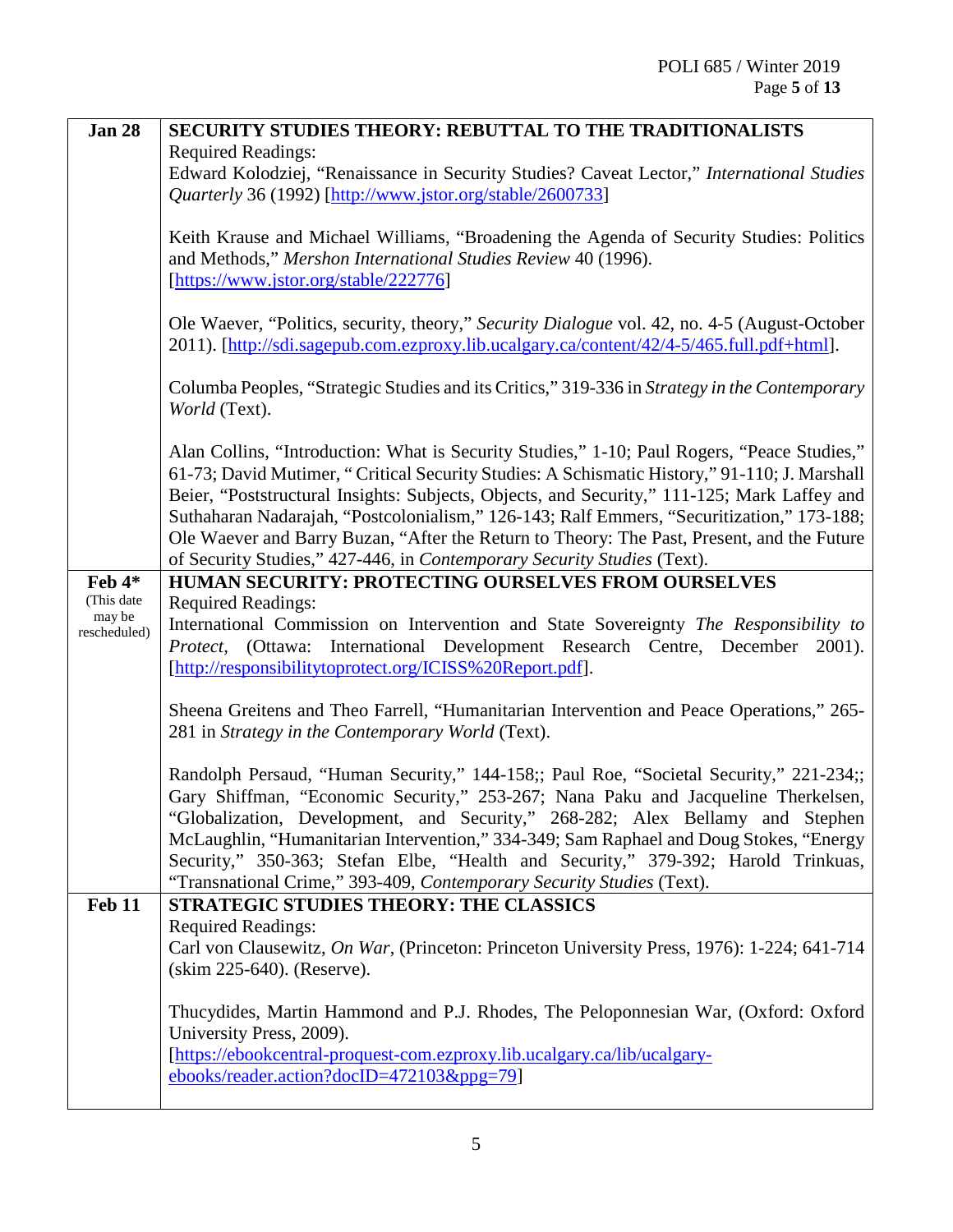|                | Sun, Tzu, and Ralph D. Sawyer. The Art of War. New York: Basic Books, 1994.                                                                                              |
|----------------|--------------------------------------------------------------------------------------------------------------------------------------------------------------------------|
|                | [https://proquest-safaribooksonline-com.ezproxy.lib.ucalgary.ca/9780813319513]                                                                                           |
|                |                                                                                                                                                                          |
|                | Thomas Mahnken, "Strategic Theory," 52-66 in Strategy in the Contemporary World (Text).                                                                                  |
| Feb 18         | <b>READING WEEK - NO CLASSES</b>                                                                                                                                         |
| Feb 25         | USE OF FORCE: INTERNATIONAL TERRORISM                                                                                                                                    |
|                | <b>Required Readings:</b>                                                                                                                                                |
|                | Bruce Hoffman, <i>Inside Terrorism</i> 3 <sup>rd</sup> edition (NY: Columbia University Press, 2017. (reserve)                                                           |
|                | and (electronic copy in U of Calgary library                                                                                                                             |
|                | [https://ebookcentral-proquest-com.ezproxy.lib.ucalgary.ca/lib/ucalgary-                                                                                                 |
|                | ebooks/detail.action?docID=5276199]                                                                                                                                      |
|                | James Kiras, "Irregular Warfare: Terrorism and Insurgency," 175-194 in Strategy in the                                                                                   |
|                | Contemporary World (Text).                                                                                                                                               |
|                |                                                                                                                                                                          |
|                | Brenda Lutz and James Lutz, "Terrorism," 318-333, in Contemporary Security Studies (Text).                                                                               |
| <b>March 4</b> | <b>FIGHTING WARS</b>                                                                                                                                                     |
|                | <b>Required Readings:</b>                                                                                                                                                |
|                | Michael Sheehan, "The Evolution of Modern Warfare," 33-51; John Garnett and John Baylis,                                                                                 |
|                | "The Causes of War and the Conditions of Peace," 67-84; Daniel Moran; Eliot Cohen,                                                                                       |
|                | "Technology and Warfare," 121-136; Roger George, "Intelligence and Strategy," 137-156;                                                                                   |
|                | John Ferris, "Conventional Power and Contemporary Warfare," 230-246; Stephen Biddle,<br>"Theory and Practise of Continental Warfare,"247-264; John Sheldon, "The Rise of |
|                | Cyberpower," 282-298; Stefanie Ortmann and Nick Whittaker, "Geopolitics and Grand                                                                                        |
|                | Strategy," 299-318 in Strategy in the Contemporary World (Text).                                                                                                         |
|                |                                                                                                                                                                          |
|                | Peter Jacobsen, Coercive Diplomacy: Countering War-Threatening Crises and Armed                                                                                          |
|                | Conflicts," 285-300; Myriam Dunn Cavelty, "Cyber-Security," 410-426 in Contemporary                                                                                      |
|                | Security Studies (Text).                                                                                                                                                 |
| <b>March</b>   | ENVIRONMENTAL AND GENDER SECURITY: NEW WAYS OF THINKING OF                                                                                                               |
| 11             | <b>SECURITY</b>                                                                                                                                                          |
|                | <b>Required Reading</b><br>Joshua S. Goldstein, War and Gender: How Gender Shapes the War System and Vice Versa.                                                         |
|                | Cambridge: Cambridge University Press, 2001. (Reserve)                                                                                                                   |
|                |                                                                                                                                                                          |
|                | Thomas F. Homer-Dixon, <i>Environment, Scarcity, and Violence</i> . Princeton, N.J.: Princeton                                                                           |
|                | University Press, 1999. (Reserve)                                                                                                                                        |
|                |                                                                                                                                                                          |
|                | Caroline Kennedy and Sophia Dingli, "Gender and Security," 159-172; Jon Barnett and Geoff                                                                                |
|                | Dabelko, "Environmental Security," 235-252; Contemporary Security Studies (Text).                                                                                        |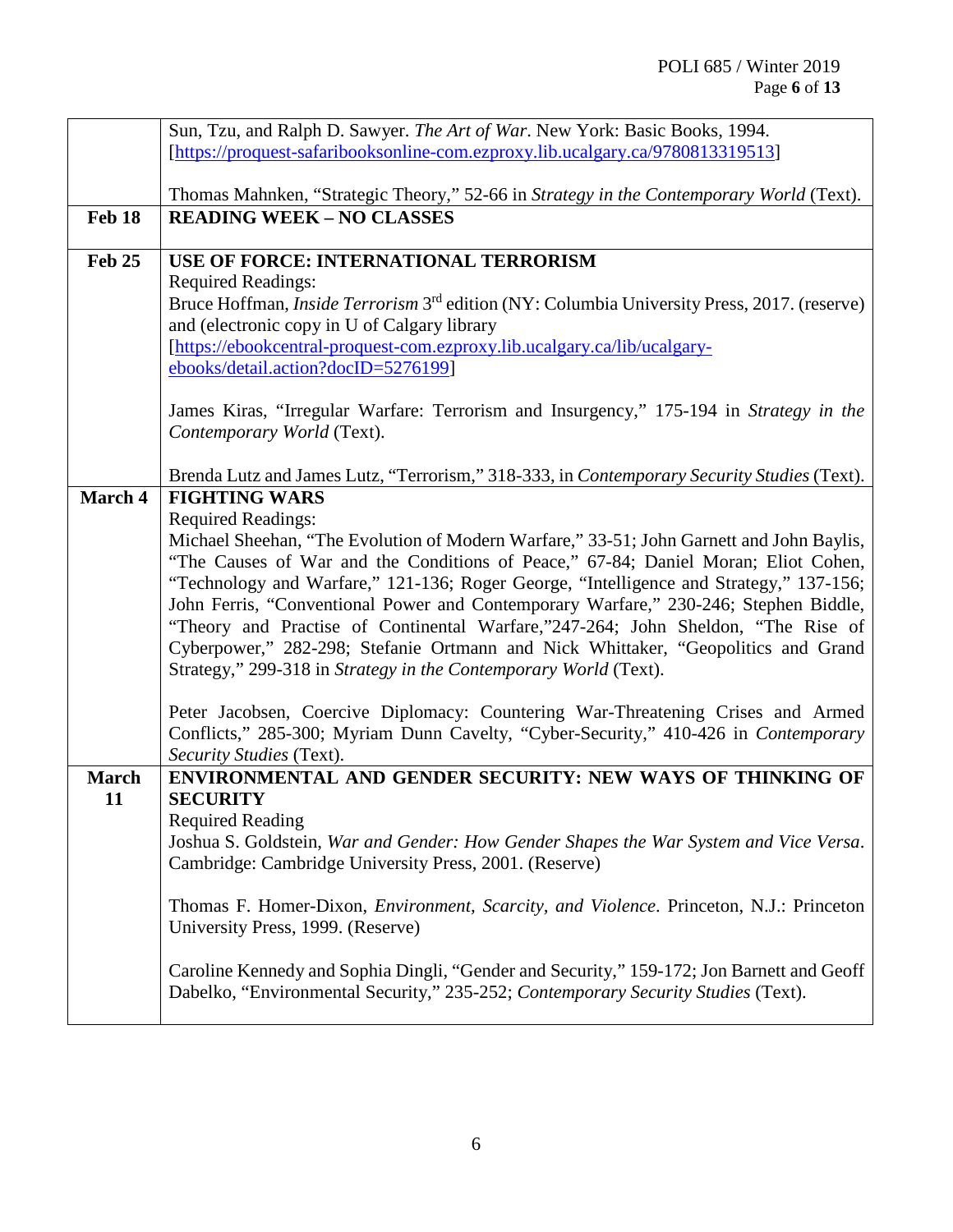| <b>March</b><br>18 | <b>PRESENTATIONS</b><br>1)<br>2)<br>$\bullet$ $\bullet$<br>$\blacktriangleleft$                                                                                                                                              |
|--------------------|------------------------------------------------------------------------------------------------------------------------------------------------------------------------------------------------------------------------------|
| <b>March</b>       | <b>PRESENTATIONS</b>                                                                                                                                                                                                         |
| $25*$              | 1)                                                                                                                                                                                                                           |
| (This date)        | $2)$ and $2$ and $2$ and $2$ and $2$ and $2$ and $2$ and $2$ and $2$ and $2$ and $2$ and $2$ and $2$ and $2$ and $2$ and $2$ and $2$ and $2$ and $2$ and $2$ and $2$ and $2$ and $2$ and $2$ and $2$ and $2$ and $2$ and $2$ |
| will be            | 3)                                                                                                                                                                                                                           |
| rescheduled)       | $\boldsymbol{4}$                                                                                                                                                                                                             |
|                    |                                                                                                                                                                                                                              |
| <b>April 1</b>     | <b>PRESENTATIONS</b>                                                                                                                                                                                                         |
|                    | 1)                                                                                                                                                                                                                           |
|                    | 2)                                                                                                                                                                                                                           |
|                    | 3)                                                                                                                                                                                                                           |
|                    | $\boldsymbol{4}$                                                                                                                                                                                                             |
|                    |                                                                                                                                                                                                                              |
| April 8            | APPLICATION OF REALIST THEORY OF CONFLICT- SIMULATION                                                                                                                                                                        |
|                    |                                                                                                                                                                                                                              |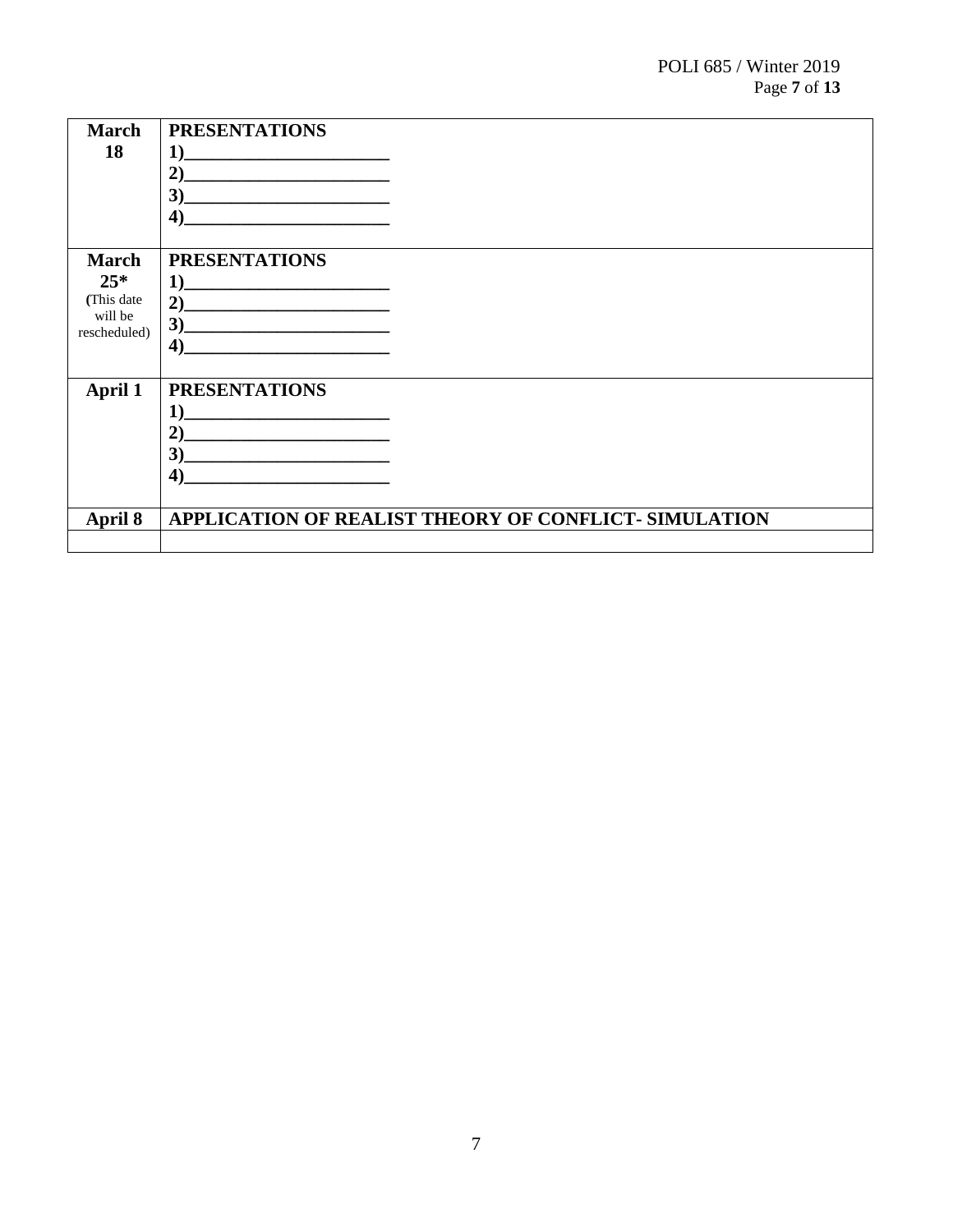# **ASSIGNMENTS:**

| <b>Date Due:</b>     | <b>PROPOSAL:</b>                                                                                                                                                                                                                                                                                                                                                                                                     |
|----------------------|----------------------------------------------------------------------------------------------------------------------------------------------------------------------------------------------------------------------------------------------------------------------------------------------------------------------------------------------------------------------------------------------------------------------|
| Feb. 4               | You are to design and submit a proposal of the paper that you must write.                                                                                                                                                                                                                                                                                                                                            |
| <b>Value: 20%</b>    | This proposal must fulfil all of the following requirements:                                                                                                                                                                                                                                                                                                                                                         |
| <b>Late Penalty:</b> |                                                                                                                                                                                                                                                                                                                                                                                                                      |
| .5 out of 20         | 1) Clearly explain the objective of your paper. What are you attempting to                                                                                                                                                                                                                                                                                                                                           |
| mark per day         | accomplish? What is the central <i>research question</i> of the paper? You must                                                                                                                                                                                                                                                                                                                                      |
| late                 | express this as a question and <i>not</i> a thesis statement to be tested.                                                                                                                                                                                                                                                                                                                                           |
|                      | 2) Explain how you plan to accomplish this goal. What are the major factors<br>that you plan to investigate? What issues will you address? What<br>methodology will you employ? You may wish to provide a preliminary<br>outline of the paper.                                                                                                                                                                       |
|                      | 3) Prepare a preliminary bibliography containing at least 20 journal articles<br>and/or books of acceptable academic quality. If you are uncertain whether a<br>source is acceptable please see the instructor. As a function of presenting a<br>bibliography, you must include the proper bibliographic citation. Any<br>accepted academic style is acceptable as long as it is used correctly and<br>consistently. |
|                      | Length: It is expected that these proposals will be approximately 3-5 typed<br>pages. However, students should not feel confined by the suggestive length.<br>They may be longer, as long as the three main objectives are fulfilled.                                                                                                                                                                                |
|                      | Topics: Students are to pick a topic that is both relevant to the general<br>parameters of the course and serves their own research agenda. All students<br>must receive approval for their topic selection with the instructor before<br>submitting their proposal.                                                                                                                                                 |

| <b>Due Date:</b>       | <b>RESEARCH PAPER:</b>                                                         |
|------------------------|--------------------------------------------------------------------------------|
| April 8                | Students will be required to write one major research essay on a subject of    |
|                        |                                                                                |
| <b>Value: 50%</b>      | their own choosing and is due at the beginning of class on April 8 to be       |
| <b>Late Penalty: 1</b> | submitted in class. This paper (30 or more pages) is to provide an analytical  |
| mark out of 50         | study of an aspect of strategic studies.                                       |
| per day late           |                                                                                |
|                        | The Research Paper is intended to allow students to examine in detail a        |
|                        | research area of their choice. It is expected that the paper will examine an   |
|                        | aspect of strategic studies and provide a comprehensive analysis. A good       |
|                        | essay goes beyond its sources; it should express your own assessment,          |
|                        | informed by the readings and research that you have done. The main point of    |
|                        | a research paper is to provide your own critical appraisal of the subject      |
|                        | based on the information provided by your readings and research. Quote         |
|                        | when it is necessary to provide someone's precise view, but not so often as to |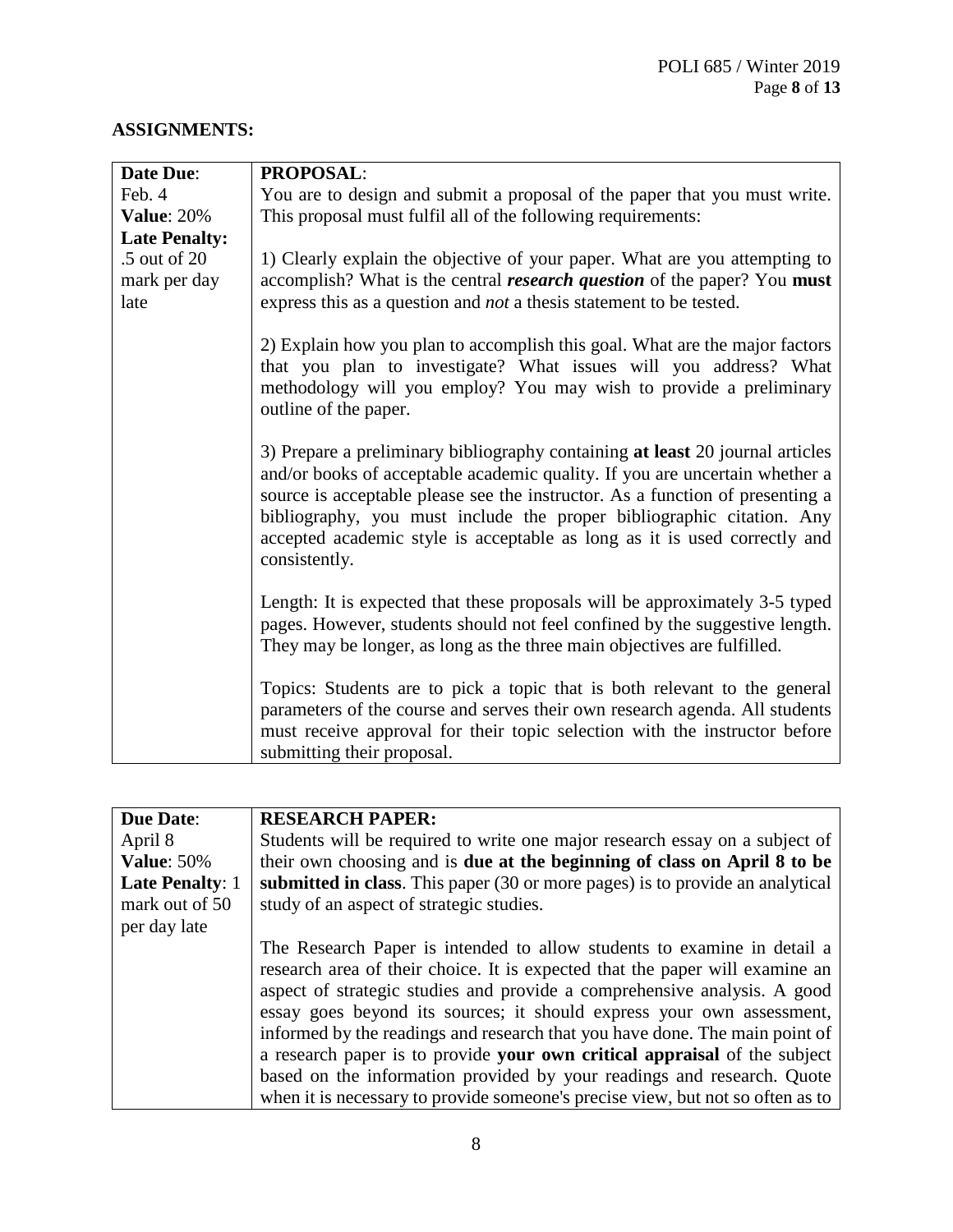| disrupt your own analysis. Also, a quotation may illustrate that the person    |
|--------------------------------------------------------------------------------|
| quoted holds a particular opinion, but it hardly proves that the opinion is in |
| fact correct. Logical reasons and specific examples are necessary to support   |
| any thesis advanced in your essay. When you do quote directly, or              |
| paraphrase, or cite statistics, footnotes/endnotes you MUST show the           |
| source. Copying without credit is plagiarism and can result in failure. Your   |
| paper <b>must</b> include a bibliography. As a function of presenting a        |
| bibliography, you must include the proper bibliographic citation. Any style    |
| is acceptable as long as it is used correctly and consistently.                |
|                                                                                |
| Students are encouraged to "think big" when selecting their topic and writing  |
| their paper. In previous courses some students have used the paper as the      |
| basis for a chapter in their thesis and some have succeeded in subsequently    |
| publishing a version of their paper and/or presenting it at conferences. None  |
| of this is necessary for the course but simply represents good use of their    |
| efforts.                                                                       |
|                                                                                |
| Length: The paper must be a minimum of 30 pages.                               |

| <b>Due Date:</b>  | <b>PAPER PRESENTATION:</b> Students will be required to present the              |
|-------------------|----------------------------------------------------------------------------------|
| March 18, 25      | findings of their research in a 30-40 minute presentation. It is expected that   |
| and April 1       | they will explain the importance of their research; what they found; and the     |
| <b>Value:</b> 10% | significance of these findings. They will be required to submit a 2-3 page       |
|                   | précis (summary) to their classmates one week before they present. They may      |
|                   | also assign required readings. (These are to be given to the instructor who      |
|                   | will post them on D2L). The purpose of the précis is to allow the student to     |
|                   | summarize the core information from their presentation and to share any          |
|                   | information such as definitions, abbreviations etc. This will allow the student  |
|                   | to better focus on presenting on the main issues of their research. If a student |
|                   | elects to use a PowerPoint presentation, it must be sent to the professor by     |
|                   | 11:00 am on the day of the presentation.                                         |
| <b>Due Date:</b>  | <b>CLASS DISCUSSION:</b> Students are required to complete all assigned          |
| All Term          | readings and be prepared to discuss them in class. Students may be called        |
| <b>Value: 20%</b> | upon to provide their insights and understandings. But it is expected they will  |
|                   | be willing and able to offer their thoughts without prompting. Students should   |
|                   | not expect a good grade if they do not fully engage in the discussions each      |
|                   | week.                                                                            |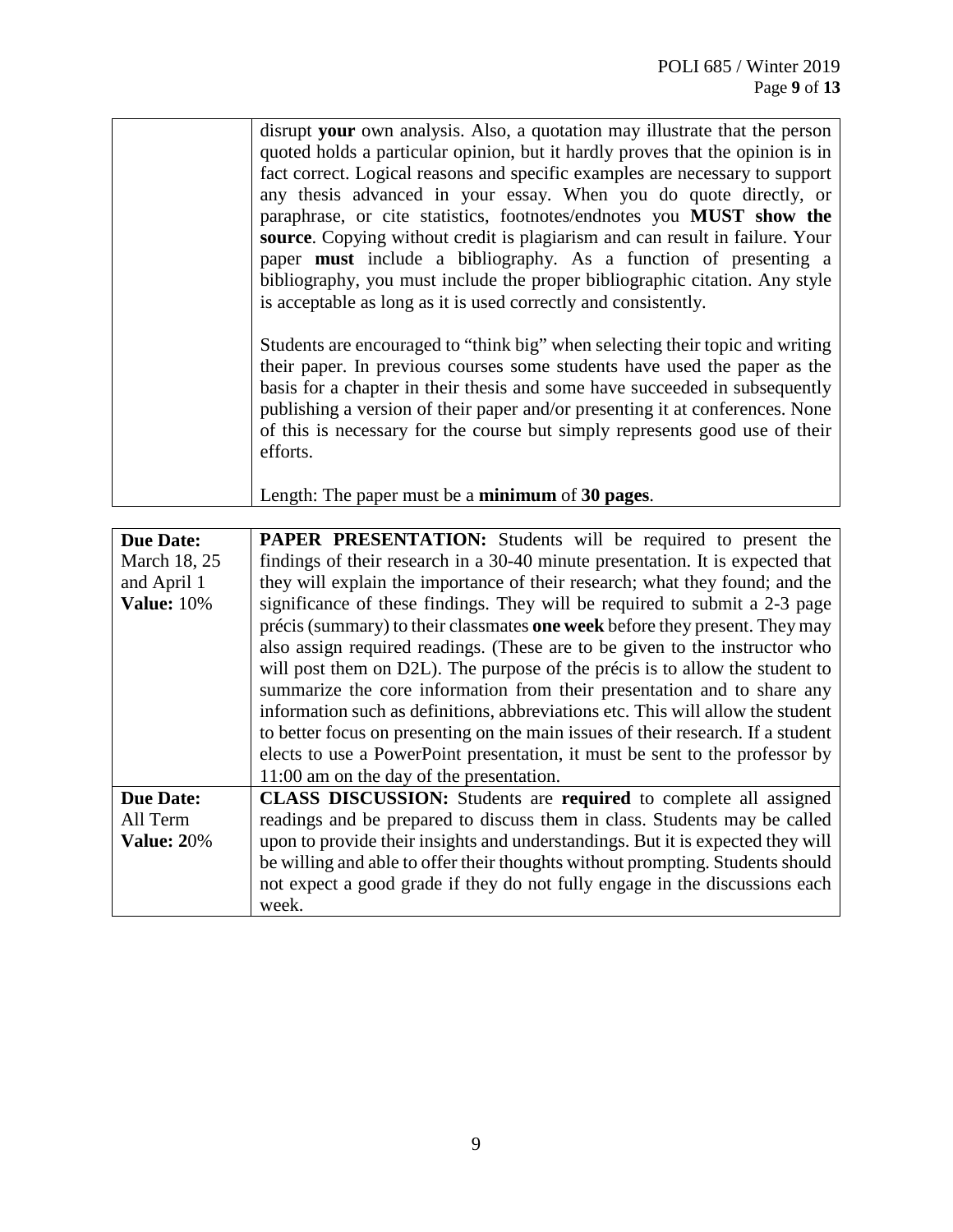# **INSTRUCTOR GUIDELINES**

Students requiring assistance are encouraged to speak to the instructor during class or their office hours. Should you wish to meet outside of office hours, please telephone or email to make an appointment. It is to the student's advantage to keep such appointments.

Email is a common form of communication but it is not always the most effective way of answering student questions. If you cannot make office hours, please request a one on one meeting outside of these hours.

Students are welcome to use laptops and other electronic note-taking devices in this course. Please be considerate of others and switch off all cell-phones when you enter the classroom. Sending/receiving texts and browsing the Web is extremely disruptive to others and will not be tolerated.

### **CLASS PREPARATION & DESIRE2LEARN (d2l)**

Lectures focus on the material presented in the textbook and general discussion relating to the topic(s) outlined in the lecture schedule. Students are expected to read the assigned text chapters and readings before class, and be prepared for class discussion. Important information and additional readings are posted on Desire2Learn (d2l). Students should regularly check the Announcements section of Desire2Learn (d2l) for ongoing notices. It is the responsibility of the student to understand all concepts presented in the textbook and lectures. If you need clarification, please take the initiative to ask the instructor during class.

# **IMPORTANT POLICIES AND INFORMATION**

Supporting Documentation and the Use of a Statutory Declaration

As stated in the University Calendar:

Students may be asked to provide supporting documentation for an exemption/special request. This may include, but is not limited to, a prolonged absence from a course where participation is required, a missed course assessment, a deferred examination, or an appeal. Students are encouraged to submit documentation that will support their situation. Supporting documentation may be dependent on the reason noted in their personal statement/explanation provided to explain their situation. This could be medical certificate/documentation, references, police reports, invitation letter, third party letter of support or a statutory declaration etc. The decision to provide supporting documentation that best suits the situation is at the discretion of the student. Students cannot be required to provide specific supporting documentation, such as a medical note.

Students can make a Statutory Declaration as their supporting documentation (available at ucalgary.ca/registrar). This requires students to make a declaration in the presence of a Commissioner for Oaths. It demonstrates the importance of honest and accurate information provided and is a legally binding declaration. Several registered Commissioners for Oaths are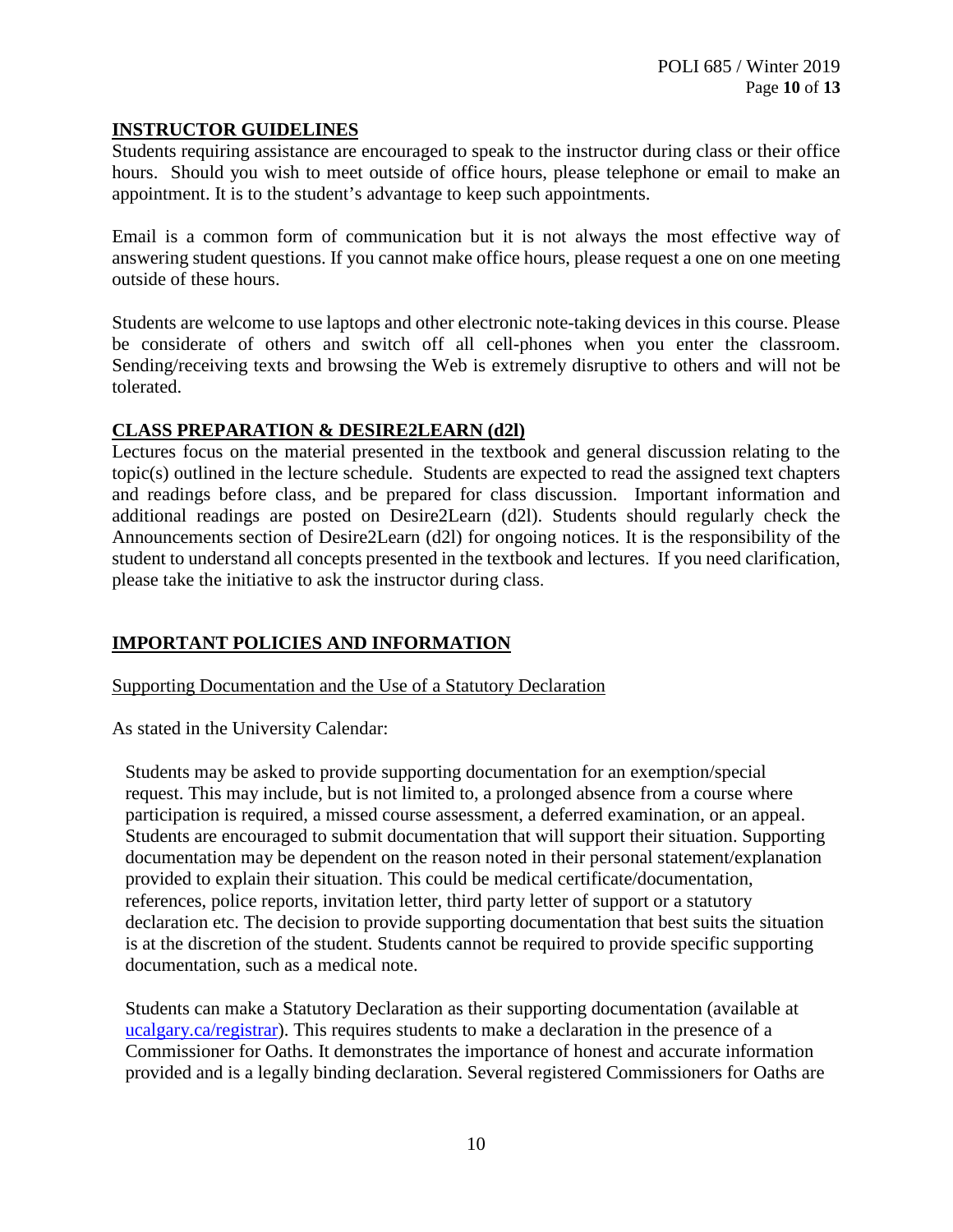available to students at no charge, on campus. For a list of locations to access a Commissioners for Oaths, visit [ucalgary.ca/registrar\)](http://www.ucalgary.ca/registrar).

Falsification of any supporting documentation will be taken very seriously and may result in disciplinary action through the Academic Discipline regulations or the Student Non-Academic Misconduct policy.

This statement is accessible at:<https://www.ucalgary.ca/pubs/calendar/current/n-1.html>

*Please note that while the form of supporting documentation provided is at the discretion of the student, the instructor has the discretion not to accept the supporting documentation if it does not corroborate the reason(s) given for the exemption/special request.*

# **Absence From a Mid-term Examination:**

Students who are absent from a scheduled term test or quiz for legitimate reasons are responsible for contacting the instructor via email within 48 hours of the missed test to discuss alternative arrangements. A copy of this email may be requested as proof of the attempt to contact the instructor. Any student who fails to do so forfeits the right to a makeup test.

# **Deferral of a Final Examination:**

Deferral of a final examination can be granted for reasons of illness, domestic affliction, and unforeseen circumstances, as well as to those with three (3) final exams scheduled within a 24 hour period. Deferred final exams will not be granted to those who sit the exam, who have made travel arrangements that conflict with their exam, or who have misread the examination timetable. The decision to allow a deferred final exam rests not with the instructor but with Enrolment Services. Instructors should, however, be notified if you will be absent during the examination. The Application for Deferred Final Exam, deadlines, requirements and submission instructions can be found on the Enrolment Services website at [https://www.ucalgary.ca/registrar/exams/deferred-exams.](https://www.ucalgary.ca/registrar/exams/deferred-exams)

# **Appeals:**

If a student has a concern about the course or a grade they have been assigned, they must first discuss their concerns with the instructor. If this does not resolve the matter, the student then proceed with an academic appeal. The first step in an academic appeal is to set up a meeting with the Department Head. Appeals must be requested within 15 days of receipt of the graded assignment.

### **Student Accommodations:**

Students seeking an accommodation based on disability or medical concerns should contact Student Accessibility Services; SAS will process the request and issue letters of accommodation to instructors. For additional information on support services and accommodations for students with disabilities, visit [www.ucalgary.ca/access/.](http://www.ucalgary.ca/access/)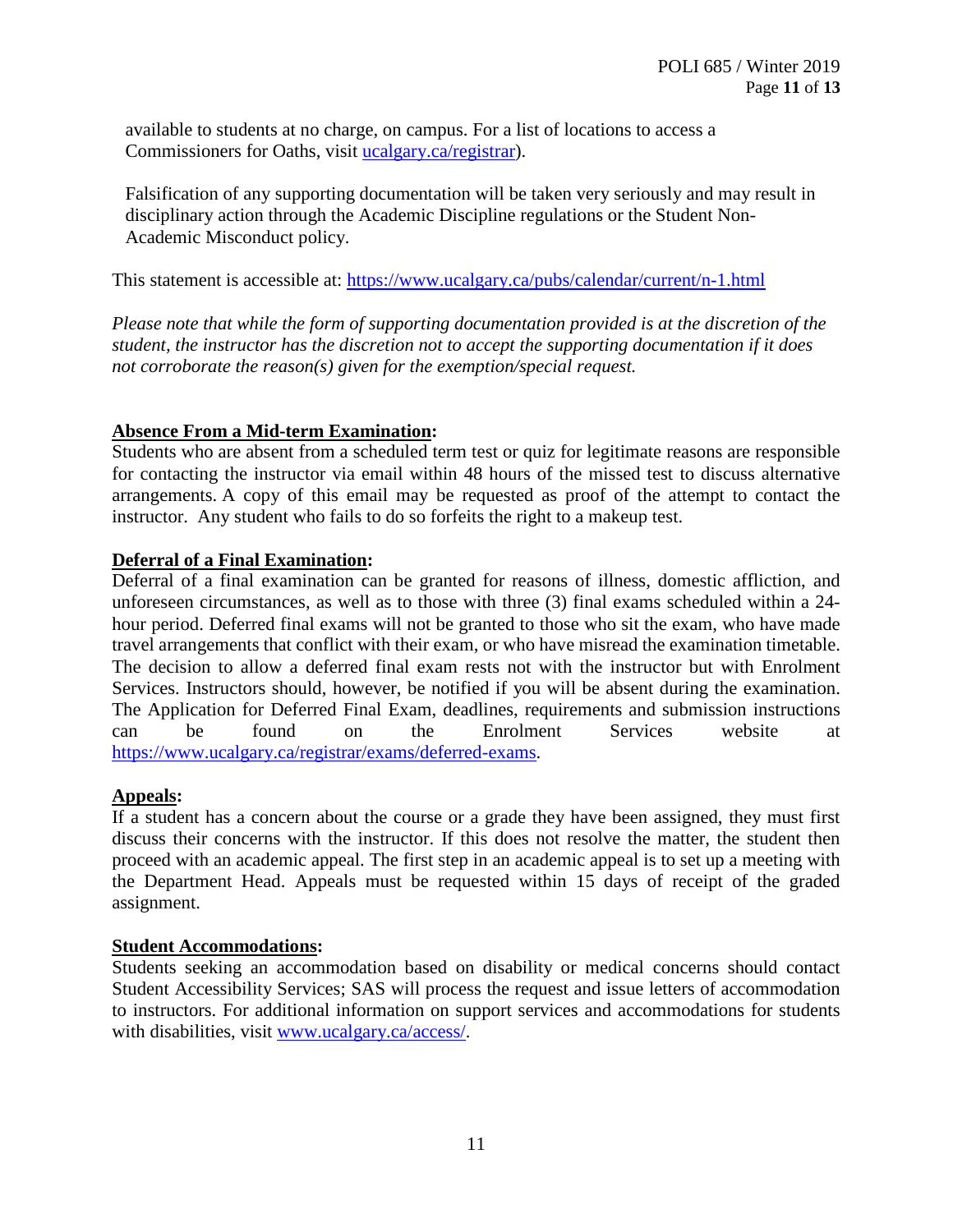Students who require an accommodation in relation to their coursework based on a protected ground other than disability should communicate this need in writing to their Instructor.

The full policy on Student Accommodations is available at [http://www.ucalgary.ca/policies/files/policies/student-accommodation-policy.pdf.](http://www.ucalgary.ca/policies/files/policies/student-accommodation-policy.pdf)

### **University Regulations:**

Students are responsible for familiarizing themselves with the University policies found in the Academic Regulations sections of the Calendar at [www.ucalgary.ca/pubs/calendar/current/academic-regs.html.](http://www.ucalgary.ca/pubs/calendar/current/academic-regs.html)

# **Plagiarism And Other Forms Of Academic Misconduct:**

Academic misconduct in any form (e.g. cheating, plagiarism) is a serious academic offence that can lead to disciplinary probation, suspension or expulsion from the University. Students are expected to be familiar with the standards surrounding academic honesty; these can be found in the University of Calgary calendar at [http://www.ucalgary.ca/pubs/calendar/current/k-5.html.](http://www.ucalgary.ca/pubs/calendar/current/k-5.html) Such offences will be taken seriously and reported immediately, as required by Faculty of Arts policy.

# **Freedom of Information and Protection of Privacy (FOIP):**

FOIP legislation requires that instructors maintain the confidentiality of student information. In practice, this means that student assignment and tests cannot be left for collection in any public place without the consent of the student. It also means that grades cannot be distributed via email. Final exams are kept by instructors but can be viewed by contacting them or the main office in the Department of Political Science. Any uncollected assignments and tests meant to be returned will be destroyed after six months from the end of term; final examinations are destroyed after one year.

### **Evacuation Assembly Points:**

In the event of an emergency evacuation from class, students are required to gather in designated assembly points. Please check the list found at [www.ucalgary.ca/emergencyplan/assemblypoints](http://www.ucalgary.ca/emergencyplan/assemblypoints) and note the assembly point nearest to your classroom.

### **Faculty of Arts Program Advising and Student Information Resources:**

For program planning and advice, visit the Arts Students' Centre in Social Sciences 102, call 403- 220-3580 or email [artsads@ucalgary.ca.](mailto:artsads@ucalgary.ca) You can also visit [arts.ucalgary.ca/advising](http://arts.ucalgary.ca/advising) for program assistance.

For registration (add/drop/swap), paying fees and assistance with your Student Centre, contact Enrolment Services at (403) 210-ROCK [7625] or visit their office in the MacKimmie Library Block.